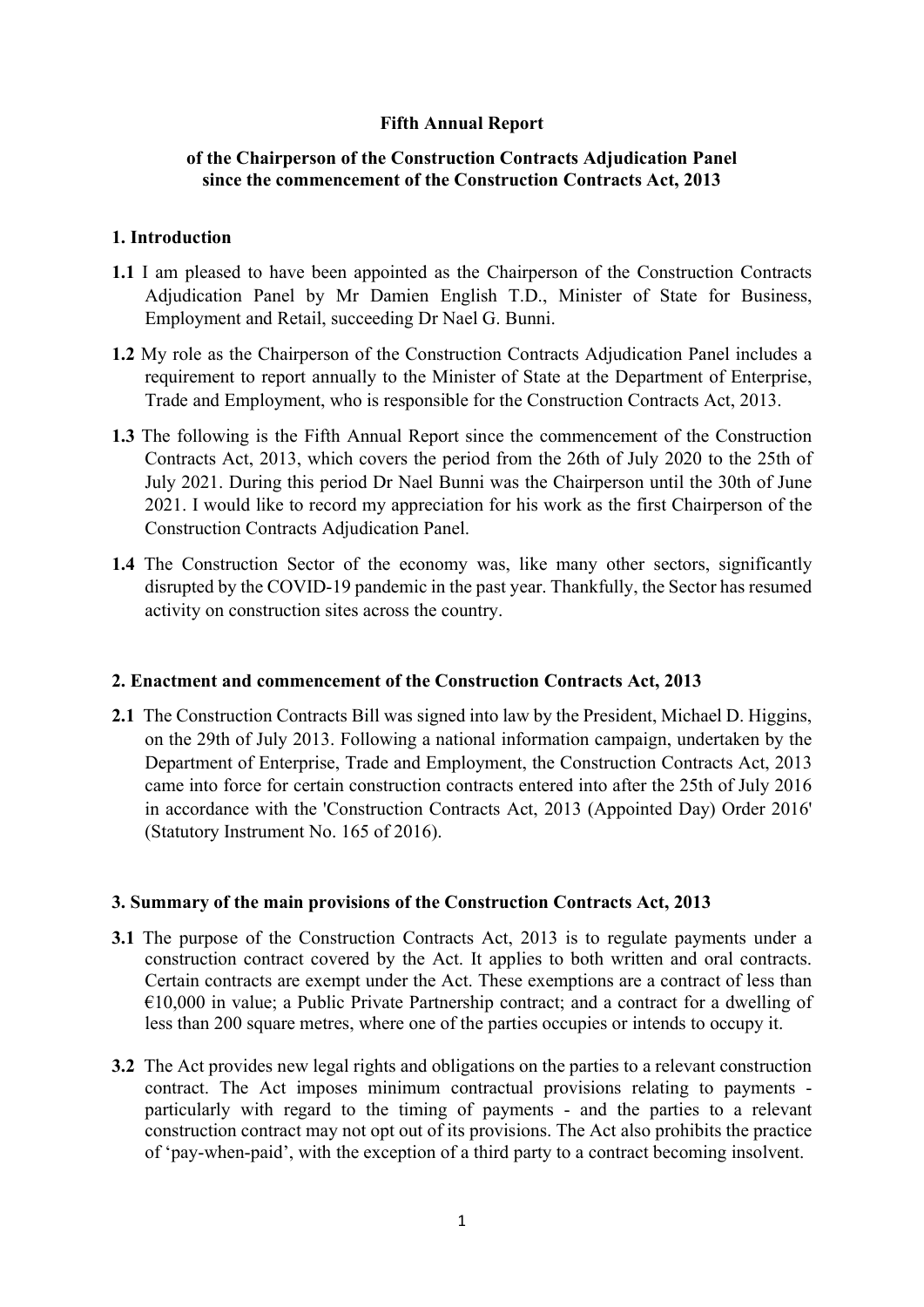- 3.3 A construction contract covered by the Act shall include:
	- (i) the amount of each interim and final payment or an adequate mechanism for determining those amounts;
	- (ii) the payment claim date for each amount due or an adequate mechanism for determining those dates; and
	- (iii) the period between the payment claim date and the date on which the amount is due.
- 3.4 If a main construction contract does not include the above information, the following payment claim dates will apply to the contract:
	- (i) 30 days after the commencement date of the construction contract;
	- (ii) 30 days after the payment claim date referred to above and every 30 days thereafter up to the date of substantial completion; and
	- (iii) 30 days after the date of final completion.

 In addition, the date on which payment is due in relation to an amount claimed under the contract shall be no later than 30 days after the payment claim date.

- 3.5 The Act provides important statutory protections for subcontractors in the construction industry. Subcontracts must at least include the following payment claim dates:
	- (i) 30 days after the commencement date of the construction contract;
	- (ii) 30 days after the payment claim date referred to above and every 30 days thereafter up to the date of substantial completion; and
	- (iii) 30 days after the date of final completion.

 The date on which payment is due in relation to an amount claimed under a subcontract shall be no later than 30 days after the payment claim date.

- 3.6 The Act requires an Executing Party (Main Contractor or Subcontractor) to deliver a payment claim notice to the Other Party (or to a person specified under the construction contract who is acting for the Other Party), no later than 5 days after the payment claim date. If that Other Party contests that the amount claimed by the Executing Party is due and payable, the Other Party (or person acting for the Other Party) is required to respond to the Executing Party, not later than 21 days after the payment claim date setting out the following:
	- (a) the reason(s) why the amount claimed by the Executing Party in the payment claim notice is disputed, including any claim for loss or damage arising from an alleged breach of any contractual or other obligation of the Executing Party; and
	- (b) the amount, if any, that is proposed to be paid to the Executing Party and the basis of how that amount is calculated.
- 3.7 The parties to the construction contract may be able to reach an agreement as to the amount to be paid to the Executing Party. However, if no such agreement is reached by the payment due date, the Other Party is required to pay the Executing Party the amount, if any, which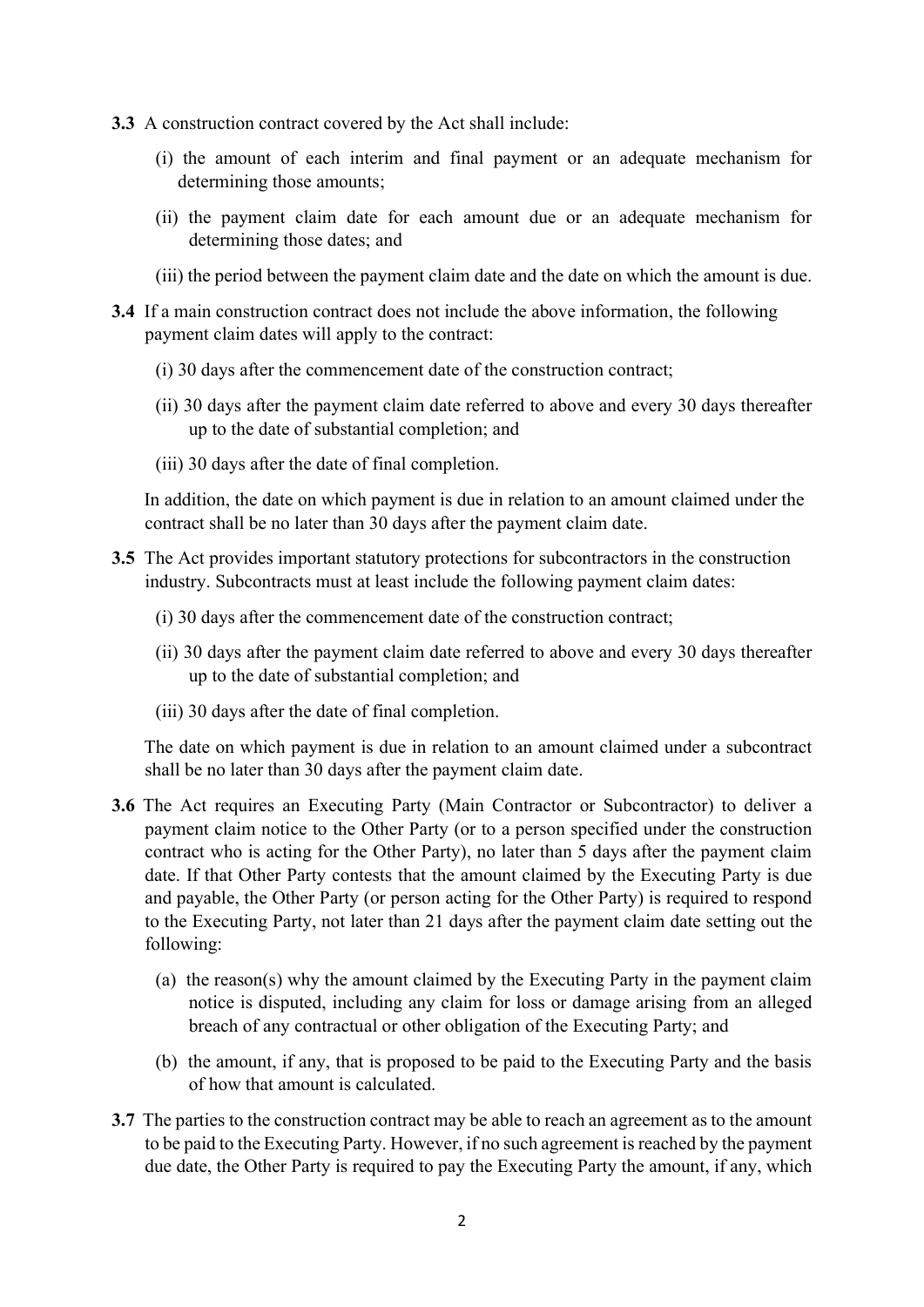the Other Party proposed to pay in its response to the contested payment claim notice. This payment shall be made by the payment due date in accordance with Section 4(3)(b) of the Act.

- 3.8 Section 5 of the Act stipulates that if any amount due under a construction contract is not paid in full by the Other Party by the payment due date, the Executing Party may suspend work under the construction contract by giving a notice in writing to the Other Party.
- 3.9 The Act introduced, for the first time in Ireland, a new right for a party to a construction contract, as defined under Section 1 of the Act, to refer a payment dispute for adjudication as a means of resolving that dispute. The Act envisages that an adjudication will be concluded within a short timeframe, i.e., 28 days from the date of referral of the dispute to an Adjudicator. This period may be extended in certain circumstances. If the parties to the construction contract cannot agree as to whom to appoint as Adjudicator, one or other may apply to me, in my capacity as the Chairperson of the Ministerial appointed Panel of Adjudicators seeking the appointment of an Adjudicator.
- 3.10 Further detailed information on the Construction Contracts Act, 2013 Act is available on the website of the Department of Enterprise, Trade and Employment, www.enterprise.gov.ie.

## 4. Applications to the Chairperson of the Construction Contracts Adjudication Panel for the appointment of an Adjudicator under section 6(4) of the Construction Contracts Act, 2013

- 4.1 I am, as the Chairperson of the Construction Contracts Adjudication Panel, required to assign an Adjudicator from the Ministerial appointed Panel of Adjudicators following an application made under section 6(4) of the Construction Contracts Act, 2013 and which complies with paragraph 15 of the 'Code of Practice Governing the Conduct of Adjudications'. The appointment of an Adjudicator by me usually takes place within 7 days of the receipt of a written application, unless the application fails to comply with paragraph 15 of the Code of Practice or if further information is required from the applicant relevant to the nature of the dispute, in accordance with paragraph 16 of the Code of Practice.
- 4.2 During the period covered by this Annual Report, there were 51 applications seeking the appointment of an Adjudicator received by the Construction Contracts Adjudication Service of the Department of Enterprise, Trade and Employment. The Construction Contracts Adjudication Service provides the Chairperson of the Construction Contracts Adjudication Panel with the necessary administrative support in processing such applications.
- 4.3 There were 37 Adjudicator appointments made under section 6(4) of the Construction Contracts Act, 2013. Dr Nael Bunni made most of these appointments, as he was the Chairperson of the Construction Contracts Adjudication Panel until the 30th of June 2021.
- 4.4 One application was deemed incomplete, which was re-entered a second time and that application resulted in the appointment of an Adjudicator. Three applications were withdrawn prior to the appointment of an Adjudicator. One withdrawn case was re-entered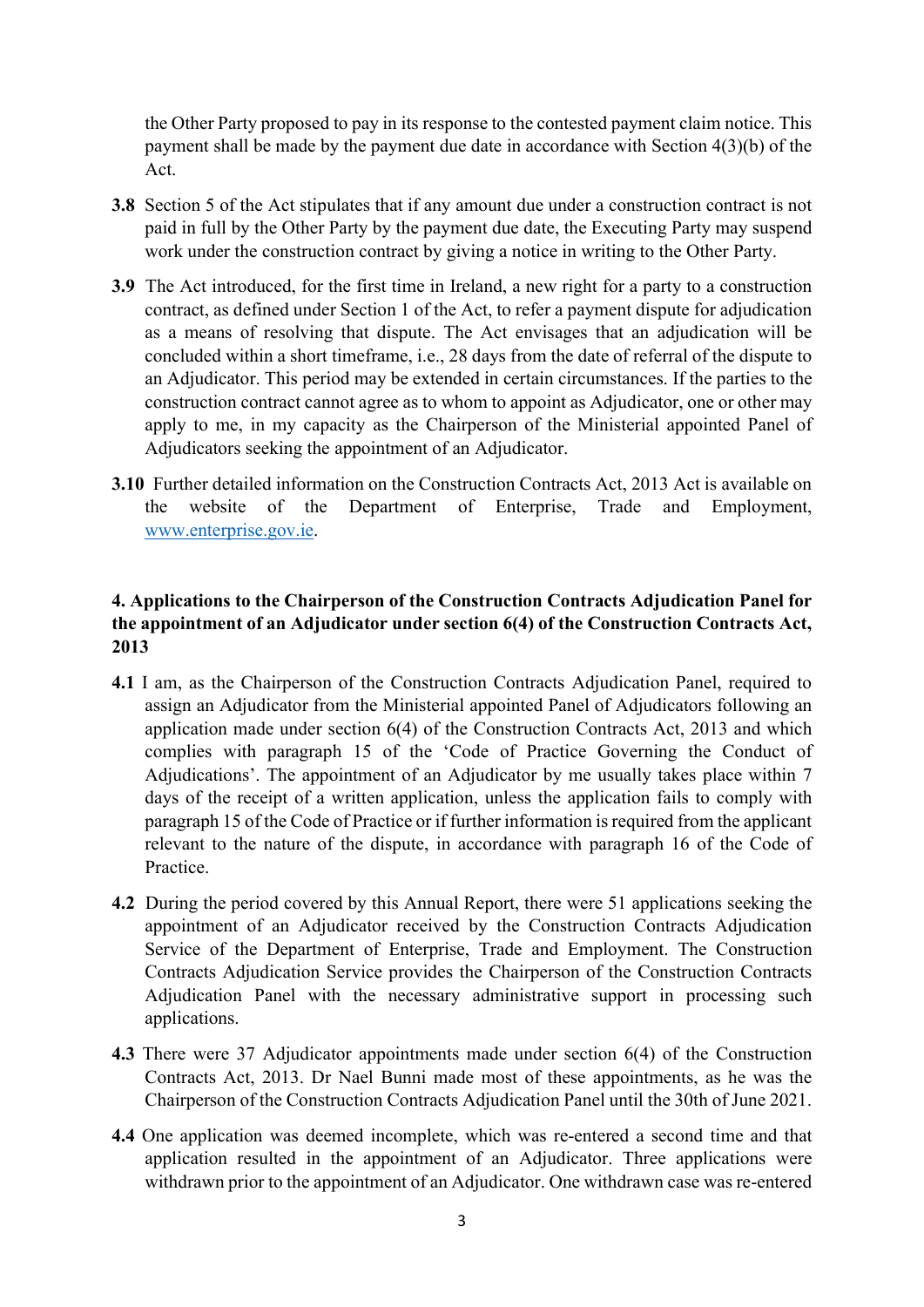a second time and that application resulted in the appointment of an Adjudicator. These appointments are included in the number of appointments referred to in the preceding paragraph.

- 4.5 There were ten applications which were deemed to be non-compliant with the legislation or the application requirements set out in the 'Code of Practice Governing the Conduct of Adjudications'. One of these cases was re-entered a second time and that application resulted in the appointment of an Adjudicator. This appointment is included in the number of appointments referred to in paragraph 4.3.
- 4.6 A jurisdictional issue arose in two cases after the appointment of the Adjudicator. The Adjudicator in one case resigned because of the jurisdictional issue. Both cases were reentered a second time and these applications resulted in the appointment of an Adjudicator. These appointments are included in the number of appointments referred to in paragraph 4.3.
- 4.7 Section 5 of this report provides detailed information on adjudication cases that were completed and on which information was provided by the Adjudicators in those cases.

## 5. Statistical data returns from Adjudicators

- 5.1 There are requirements set out in the 'Code of Practice Governing the Conduct of Adjudications' for Adjudicators to provide information to the Construction Contracts Adjudication Service following an appointment (paragraph 12); following a resignation (paragraph 30); and on the outcome of adjudication cases (paragraph 39), for the purpose of compiling anonymised statistical data on the operation of the Act.
- 5.2 This section of the report provides detailed information on the outcome of the adjudication cases, on which anonymised information was provided by the appointed Adjudicators. During the period covered by this Annual Report, the Construction Contracts Adjudication Service received 48 data returns from Adjudicators. This includes information on cases where the parties agreed on the appointment of an Adjudicator, as well as cases where I appointed an Adjudicator under section 6(4) of the Act to the payment dispute. As the data received on these cases is anonymised, it should be noted that the information set out in this part of the report does not refer exclusively to cases where the Adjudicator was appointed by me under section 6(4) of the Act.
- 5.3 The primary professional qualifications of the Adjudicators in these 48 cases are set out in Table 1 and the principal site locations of the payment disputes concerned are listed in Table 2 below.

| Table 1 – Primary Professional Qualification of Adjudicator |                          |  |  |
|-------------------------------------------------------------|--------------------------|--|--|
| Architect                                                   |                          |  |  |
| <b>Quantity Surveyor</b>                                    | $\overline{\phantom{a}}$ |  |  |
| Barrister                                                   |                          |  |  |
| Engineer                                                    |                          |  |  |
| Fellow of the Chartered Institute of Arbitrators            |                          |  |  |
| <b>Total</b>                                                | 48                       |  |  |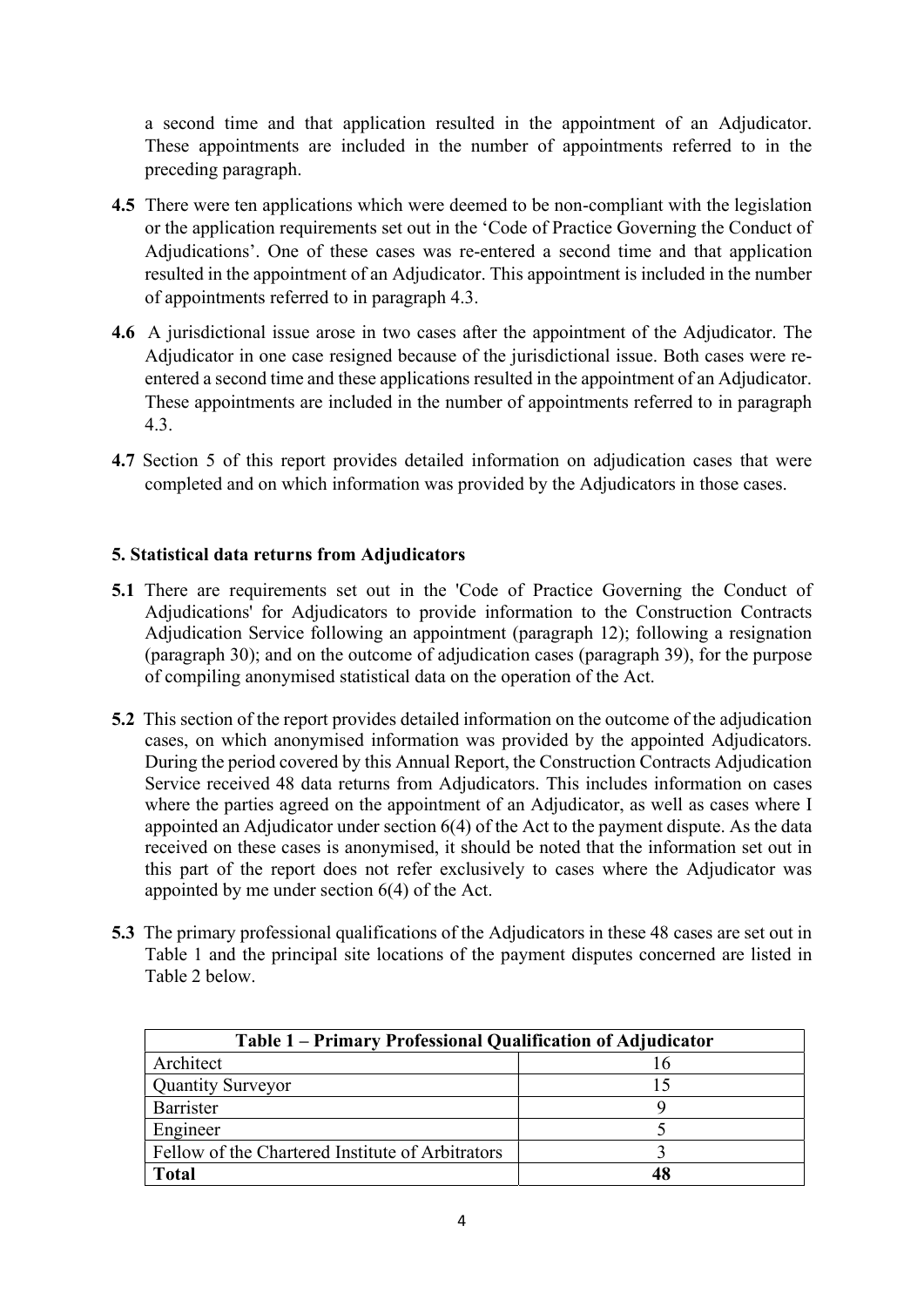| Table 2 - Principal Site Locations of Payment Disputes by County |                                                                                                                                                                                         |  |  |
|------------------------------------------------------------------|-----------------------------------------------------------------------------------------------------------------------------------------------------------------------------------------|--|--|
| Dublin                                                           | 28                                                                                                                                                                                      |  |  |
| Cork                                                             | $\overline{4}$                                                                                                                                                                          |  |  |
| Tipperary                                                        | $\overline{3}$                                                                                                                                                                          |  |  |
| Kildare                                                          | $\overline{2}$                                                                                                                                                                          |  |  |
| Laois                                                            | $\overline{2}$                                                                                                                                                                          |  |  |
| Carlow                                                           | $\mathbf{1}$                                                                                                                                                                            |  |  |
| Cavan                                                            | $\mathbf{1}$                                                                                                                                                                            |  |  |
| Clare                                                            |                                                                                                                                                                                         |  |  |
| Galway                                                           |                                                                                                                                                                                         |  |  |
| Kilkenny                                                         | $\mathbf{1}$                                                                                                                                                                            |  |  |
| Longford                                                         |                                                                                                                                                                                         |  |  |
| Louth                                                            | $\mathbf{1}$                                                                                                                                                                            |  |  |
|                                                                  | $\mathbf{1}$                                                                                                                                                                            |  |  |
| Meath                                                            |                                                                                                                                                                                         |  |  |
| Mayo                                                             | 1                                                                                                                                                                                       |  |  |
| <b>Total</b>                                                     | 48                                                                                                                                                                                      |  |  |
| the referral being made by the Subcontractor.                    | Figure 1 below sets out the categories of the parties in dispute. The most common dispute<br>referred for adjudication involved a Subcontractor in dispute with a Main Contractor, with |  |  |
|                                                                  | Figure 1 - Parties in Dispute<br>Year 5                                                                                                                                                 |  |  |

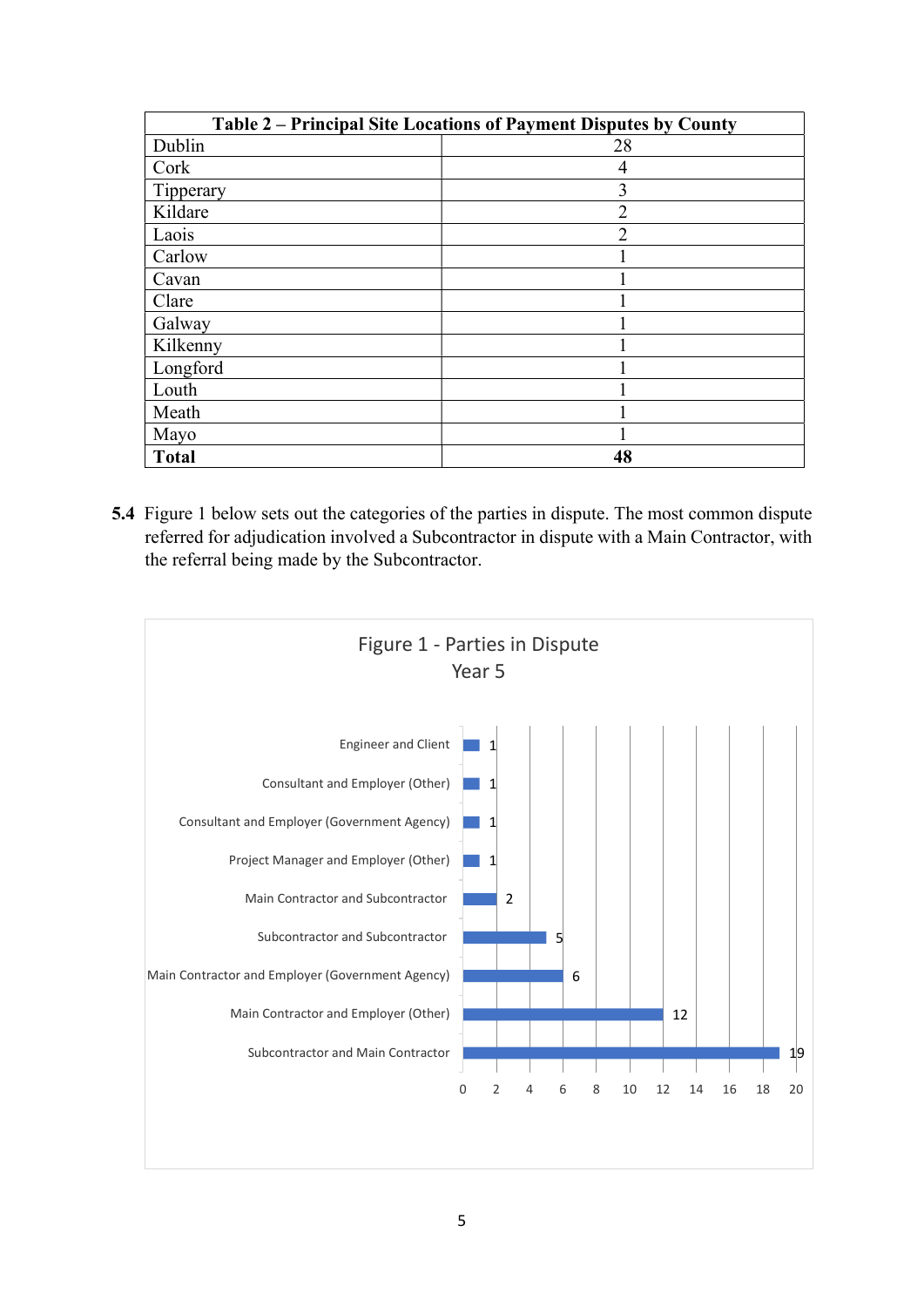5.5 Figure 2 provides information on the nature of the disputes in these cases. Most disputes were categorised as interim or final payment disputes. The category 'Other Payment' involved disputes related to, inter alia, fees for professional services and extension of time claims.



5.6 Figure 3 provides information on the amount in dispute between the parties. The highest number of cases involved amounts in the ranges of over  $\epsilon$ 100,000 to  $\epsilon$ 500,000 and over €50,000 to €100,000.

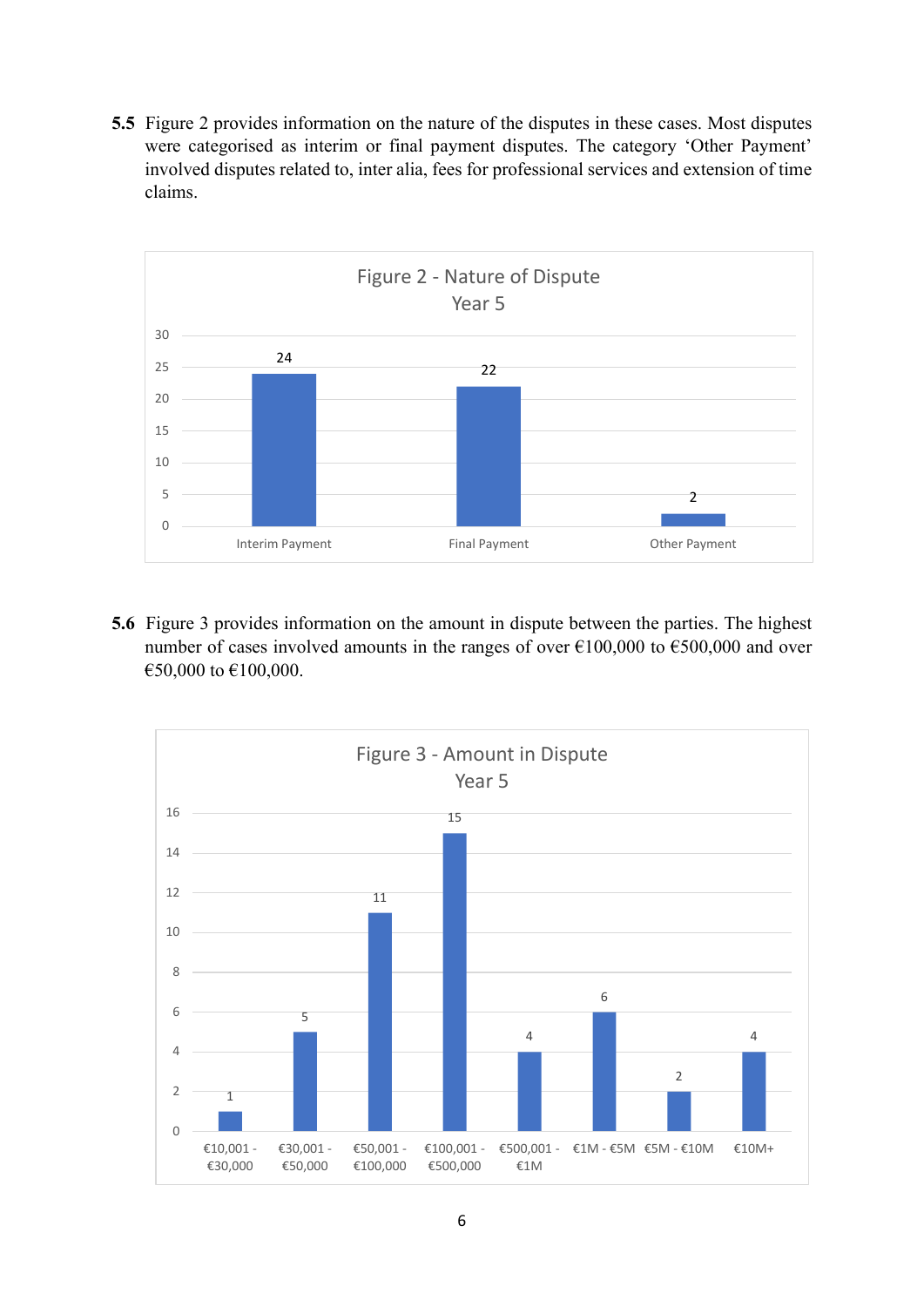- 40  $\frac{3}{2}$   $\frac{2}{2}$ Some Strategier<br>
2 2 2 1<br>
Withdrawn Adjudicator No Jurisdiction<br>
Tring party Resigantion<br>
Resigantion  $0 \sim$  0.000  $\sim$  0.000  $\sim$  0.000  $\sim$  0.000  $\sim$  0.000  $\sim$  0.000  $\sim$  0.000  $\sim$  0.000  $\sim$  0.000  $\sim$  0.000  $\sim$  0.000  $\sim$  0.000  $\sim$  0.000  $\sim$  0.000  $\sim$  0.000  $\sim$  0.000  $\sim$  0.000  $\sim$  0.000  $\sim$  0.000  $\sim$  0.000  $5 \longrightarrow 3$ 10 15 20 — **Participation Contract Contract Contract Contract Contract Contract Contract Contract Contract Contract Contract Contract Contract Contract Contract Contract Contract Contract Contract Contract Contract Contract Co** 25 — **Participate Structure (1997)** 30 — **12 de abril 12 de abril 12 de abril 12 de abril 12 de abril 12 de abril 12 de abril 12 de abril 12 de ab** 35 40 — **1990** — 1990 — 1990 — 1990 — 1990 — 1990 — 1990 — 1990 — 1990 — 1990 — 1990 — 1990 — 1990 — 1990 — 1990 — 1990 — 1990 — 1990 — 1990 — 1990 — 1990 — 1990 — 1990 — 1990 — 1990 — 1990 — 1990 — 1990 — 1990 — 1990 — 1990 45 Adjudicator Decision Appointment issued erevoked by parties by referring party Resiga Appointment Dispute withdrawn (dispute settled or other reason) by referring party Adjudicator Mo Jurisdiction and all the North States and Adjudicator and Mo Resigantion on on the status of the 48 disputes following the referral of<br>tor. In total there were 40 Adjudicator decisions issued.<br>Figure 4 - Status of Dispute<br>Year 5 Year 5 <sup>3</sup> <sup>2</sup> <sup>2</sup> <sup>1</sup><br> **Examplement Dispute withdrawn** Adjudicator<br>
Head by parties by referring party Resignation<br>
Must settled or<br>
Merreason)<br>
and<br>
mation on the outcome of the 40 Adjudicator decisions. The<br>
Sesful in 20 cases
- 5.7 Figure 4 provides information on the status of the 48 disputes following the referral of these disputes to an Adjudicator. In total there were 40 Adjudicator decisions issued.

5.8 Figure 5 provides information on the outcome of the 40 Adjudicator decisions. The Referring Party was successful in 20 cases, the Responding Party was successful in 6 cases and there was a split decision between the parties in 14 cases.

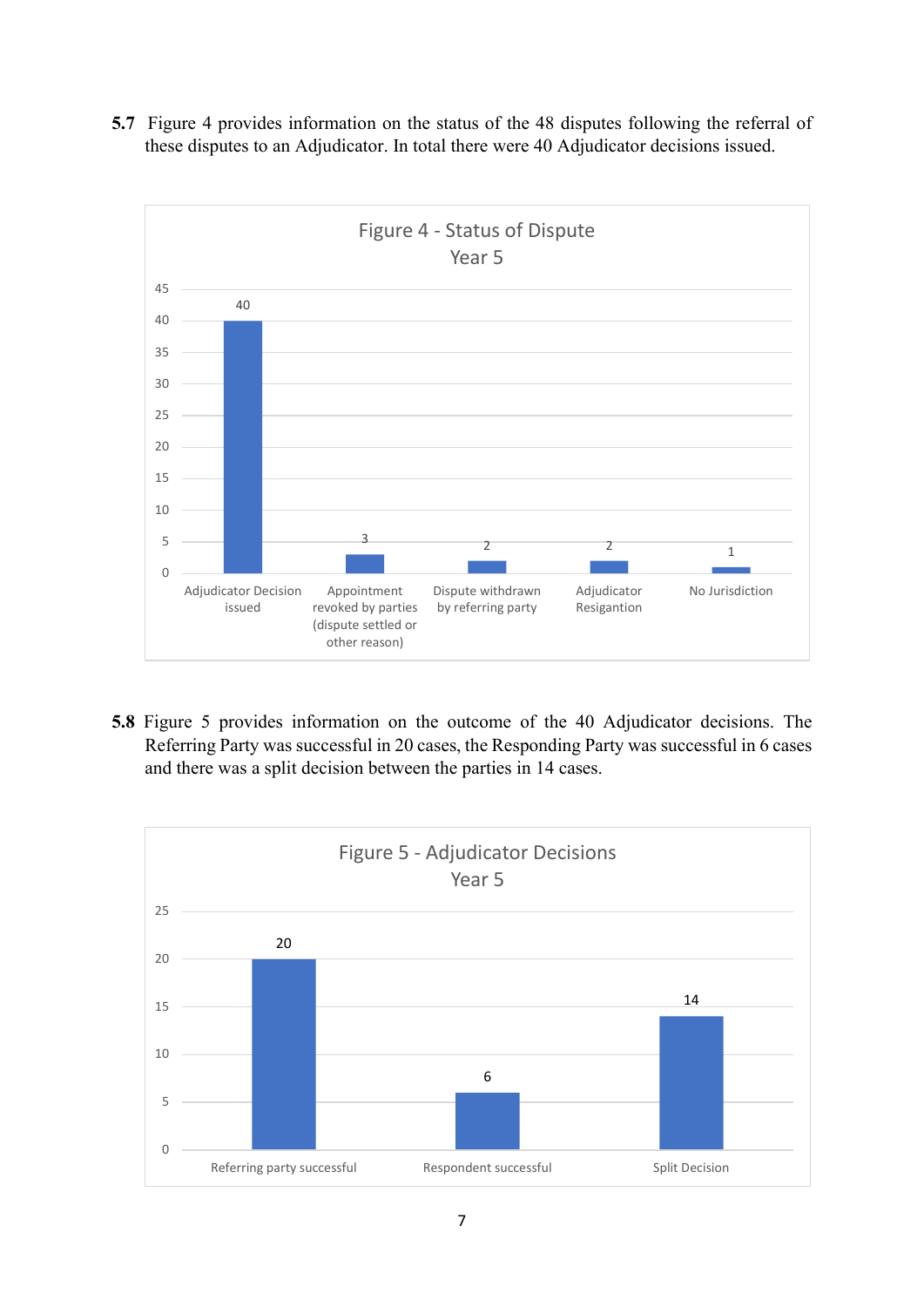5.9 Figure 6 provides information on the amounts that were awarded in Adjudicator decisions. A total of 33 cases resulted in monetary awards made by the Adjudicator. In the other seven cases, no monetary awards were reported as the Respondent Party was successful in six cases and the other case was a decision concerning liability for the payment of the Adjudicator's fees.



5.10 Figure 7 provides information on the timescale for the issue of the Adjudicator's decision to the parties in the above mentioned 40 cases. A decision was issued in 25 cases within either 28 or 42 days from the date of the referral of the payment dispute to the Adjudicator. There were 15 cases in which the decision was issued after 42 days from the date of the referral of the payment dispute to the Adjudicator.

![](_page_7_Figure_3.jpeg)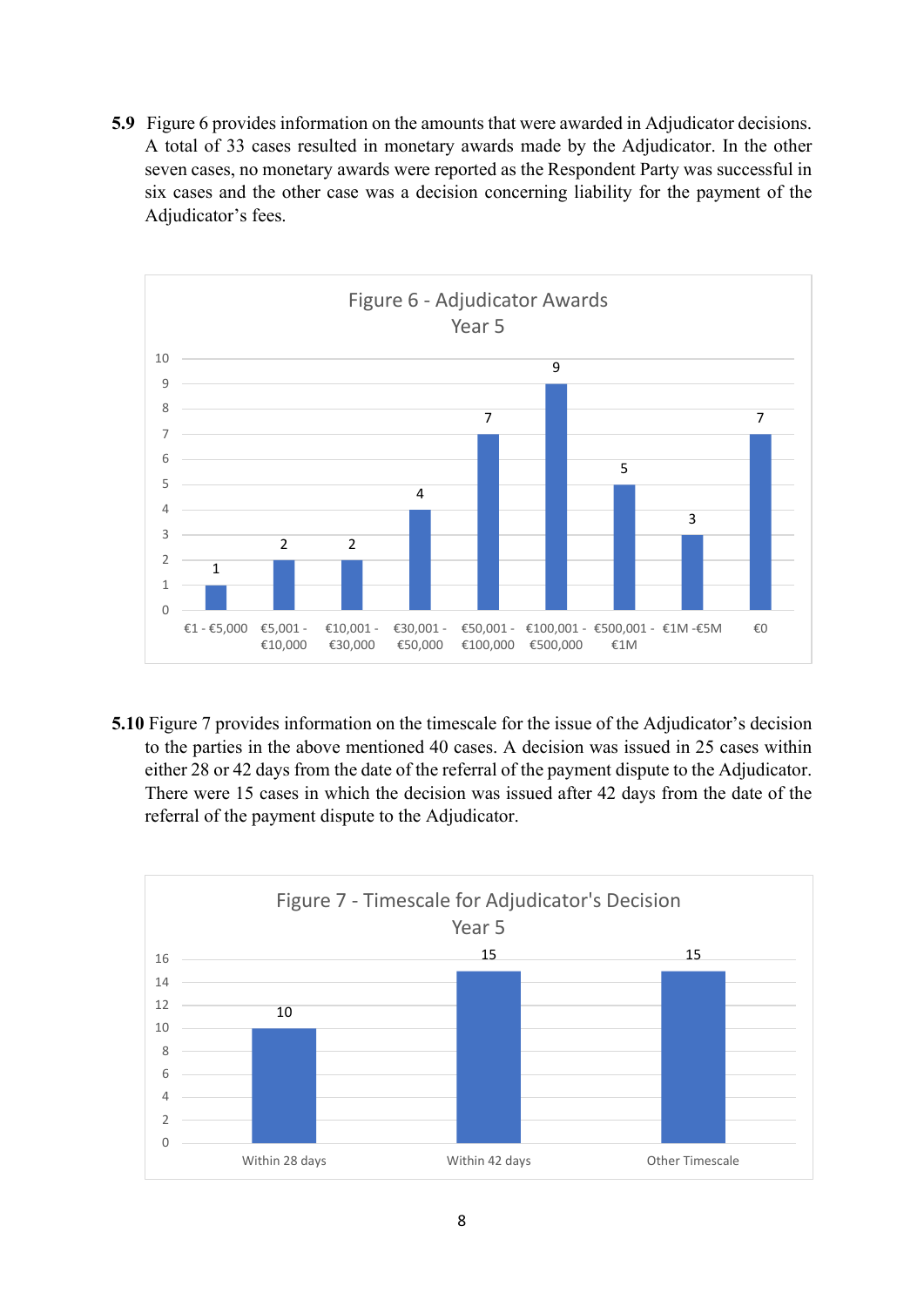5.11 Figure 8 provides information on the hourly fees charged by the Adjudicators in 42 cases. This total includes 38 Adjudicator decisions, three appointments that were revoked by the parties and one withdrawn case. The hourly fee charged by Adjudicators was in the range of €251/€300 in 15 cases and €201/€250 per hour in 11 cases.

![](_page_8_Figure_1.jpeg)

5.12 Figure 9 details the total amount of fees charged by Adjudicators in 44 cases – this includes two cases where a flat fee was agreed, rather than an hourly rate applied. There were 14 cases where total fees charged were in the range  $\epsilon$ 5,000 to  $\epsilon$ 9,999 and 7 cases where total fees charged were in the range  $\epsilon$ 10,000 to  $\epsilon$ 15,000. The 'Code of Practice Governing the Conduct of Adjudications' requires that the fees charged by an Adjudicator should be "reasonable in amount having regard to the amount in dispute, the complexity of the dispute, the time spent by the Adjudicator" on the dispute and other relevant circumstances. <sup>2</sup><br>
Figure 9 - Total Figure 9 - Total Fees charged by Adjudicators in 44 cases – this includes<br>
flat fee was agreed, rather than an hourly rate applied. There were 14<br>
total amount of fees charged by Adjudicators in 44 c

![](_page_8_Figure_3.jpeg)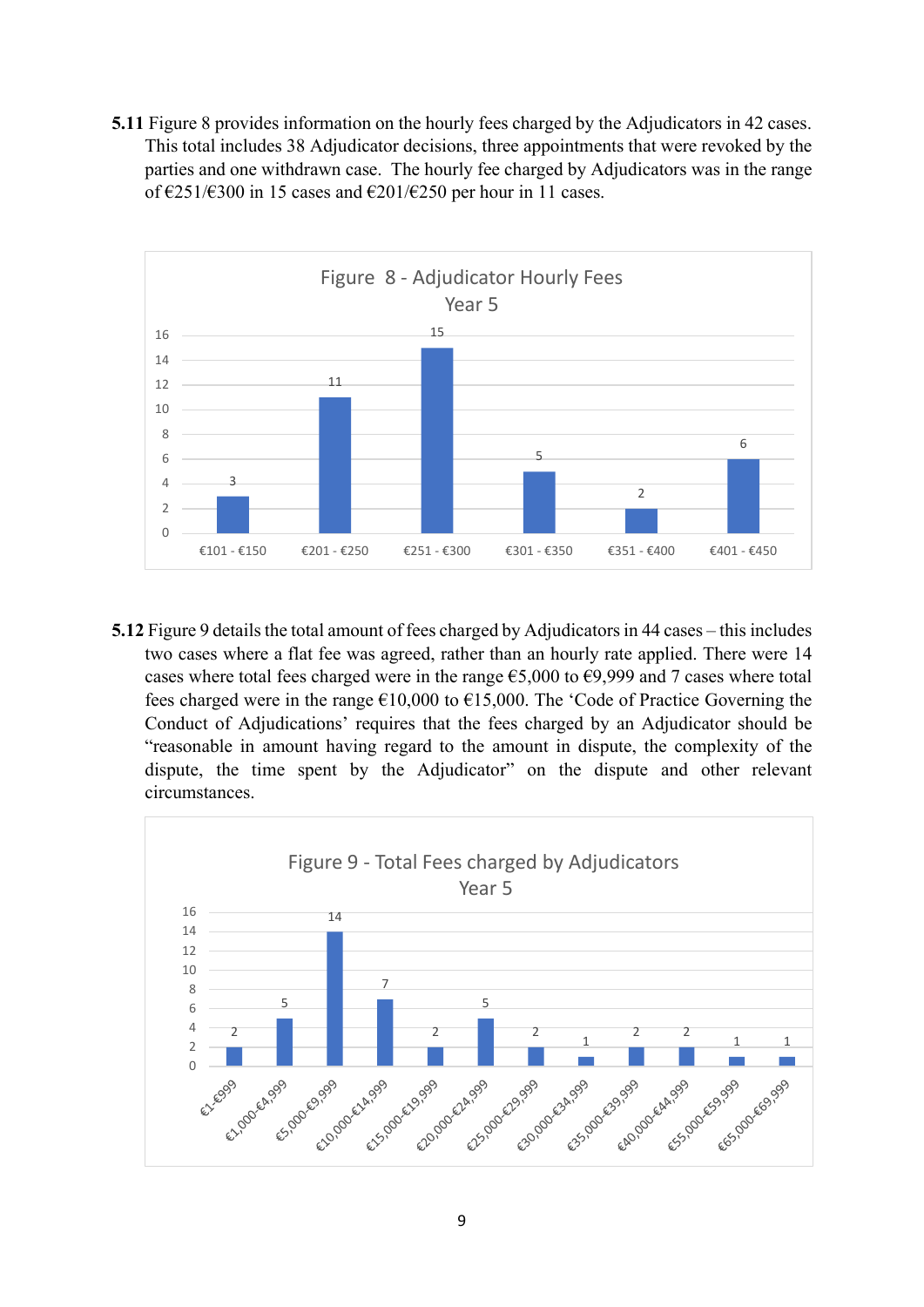## 6. Legal Cases involving the Chairperson of the Construction Contracts Adjudication Panel

- 6.1 As referred to in last year's Annual Report, there was one Judicial Review ongoing arising from the appointment of an Adjudicator under section 6(4) of the Construction Contracts Act, 2013. These proceedings were struck out with no Order.
- 6.2 A second Judicial Review was commenced in November 2020 arising from the appointment of an Adjudicator under section 6(4) of the Construction Contracts Act, 2013. Mr Justice Brian O'Moore delivered his Decision on the 20th of Julv 2021 in the case of Kevin O'Donovan and the Cork County Committee of the Gaelic Athletic Association (Plaintiffs) and Nael G. Bunni and James Bridgeman and OCS One Complete Solution Limited (Defendants) [2020/872 JR]. Mr. Justice O'Moore decided that the contract governing OCS's entitlement to be paid for the relevant works postdated the commencement of the Construction Contracts Act, 2013 and therefore OCS may seek adjudication under the Act in respect of its claim for payment.

### 7. Enforcement of Adjudicator Decisions

- 7.1 The Rules of the Superior Courts were broadened to incorporate a provision for the enforcement by the High Court of Adjudicators' decisions under the Construction Contracts Act, 2013 - 'Rules of the Superior Courts (Construction Contracts Act, 2013) 2016' (Statutory Instrument No. 450 of 2016).
- 7.2 A number of applications have now been taken to enforce the decision of an Adjudicator under this Statutory Instrument.

## 8. Appointment of the new Chairperson of the Construction Contracts Adjudication Panel and members of the Panel

- 8.1 Section 8 of the Construction Contracts Act, 2013 provides that the Minister for Enterprise, Trade and Employment shall appoint members to a Panel of Adjudicators and shall also select a member of the Panel to be its Chairperson. Dr Nael Bunni indicated to the Minister that he would step down from the role of Chairperson once his appointment expired on the 30th of June 2021, having served in the role from the 8th of July 2015.
- 8.2 The Department of Enterprise, Trade and Employment invited 'Expressions of Interest" from eligible candidates for appointment to the Panel of Adjudicators and for appointment to the role of Chairperson. There was a good response by the closing date from candidates seeking an appointment to be a member of the Panel and also there were a number of those who applied for the role of Chairperson.
- 8.3 A selection board was established, which included Dr Nael Bunni, outgoing Chairperson, Mr Michael Farrington, Principal Officer and Head of Procurement Practice and Commercial Skills Academy, Office of Government Procurement, and Ms Tara Coogan, Principal Officer and Head of the Construction Contracts Adjudication Service in the Department of Enterprise, Trade and Employment. The Selection Board decided that 19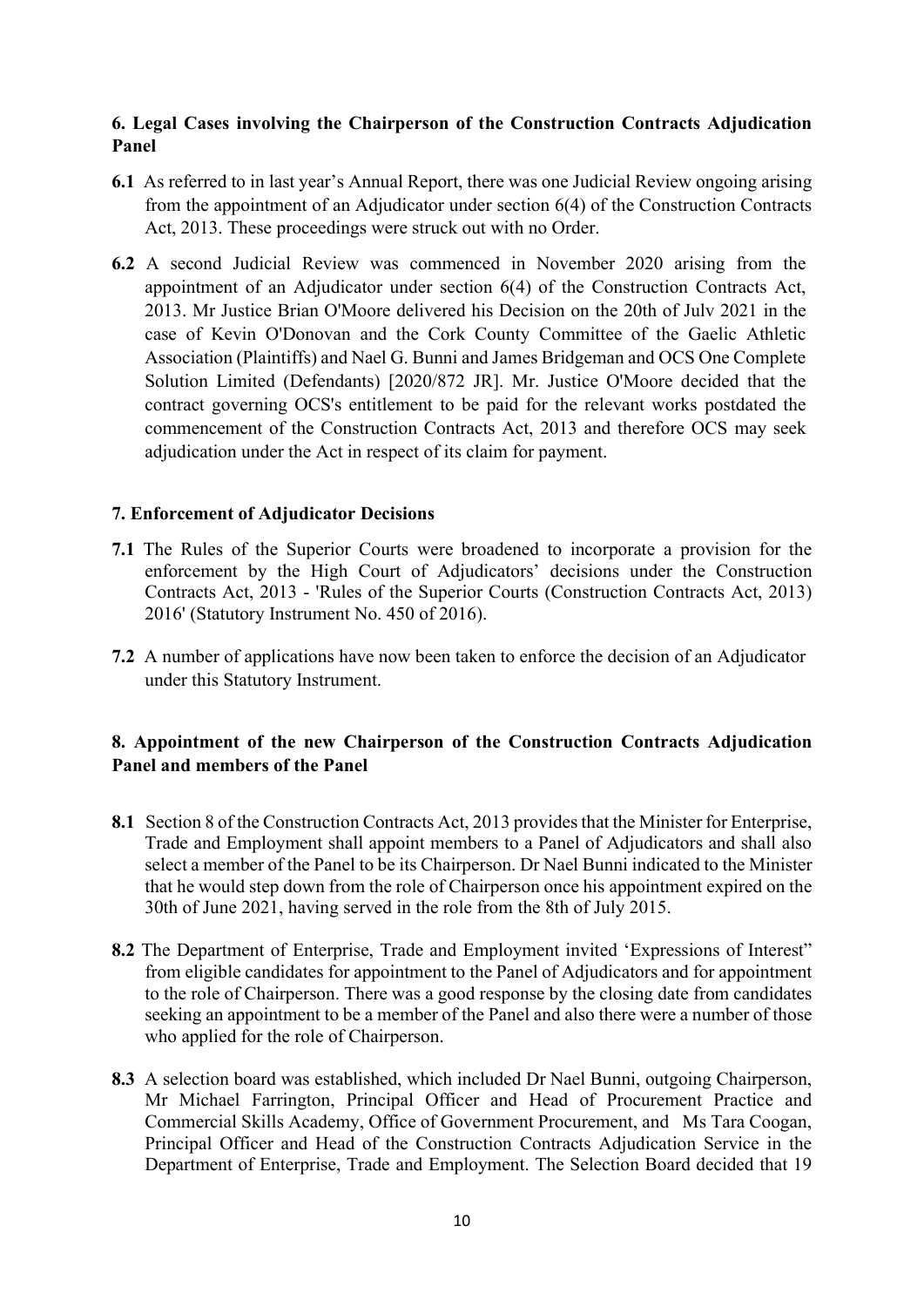members of the previous Panel who had re-applied for appointment should be recommended to the Minister as being suitable for another term of appointment of 5 years. They were appointed by Mr Damien English T.D., Minister of State for Business, Employment and Retail to the new Panel from the 7th of March 2021.

- 8.4 An Interview Board was established which included Mr Hank Fogarty who is a Chartered Engineer with wide experience in conciliation and arbitration of civil engineering construction disputes. The Interview Board determined that an additional 17 persons should be recommended to the Minister as being suitable for appointment to the Panel of Adjudicators based on their professional qualifications and experience. They were appointed by Mr Damien English T.D., Minister of State for Business, Employment and Retail to the new Panel from the 10th of May 2021.
- 8.5 Following an assessment of the applications for the role of the Chairperson, I was recommended to the Minister as the most suitable candidate to succeed Dr Nael Bunni. Mr Damien English T.D., Minister of State for Business, Employment and Retail, confirmed my appointment as Chairperson from the 1st of July 2021.
- 8.6 The full list of the current members of the Construction Contracts Adjudication Panel is at Annex 1.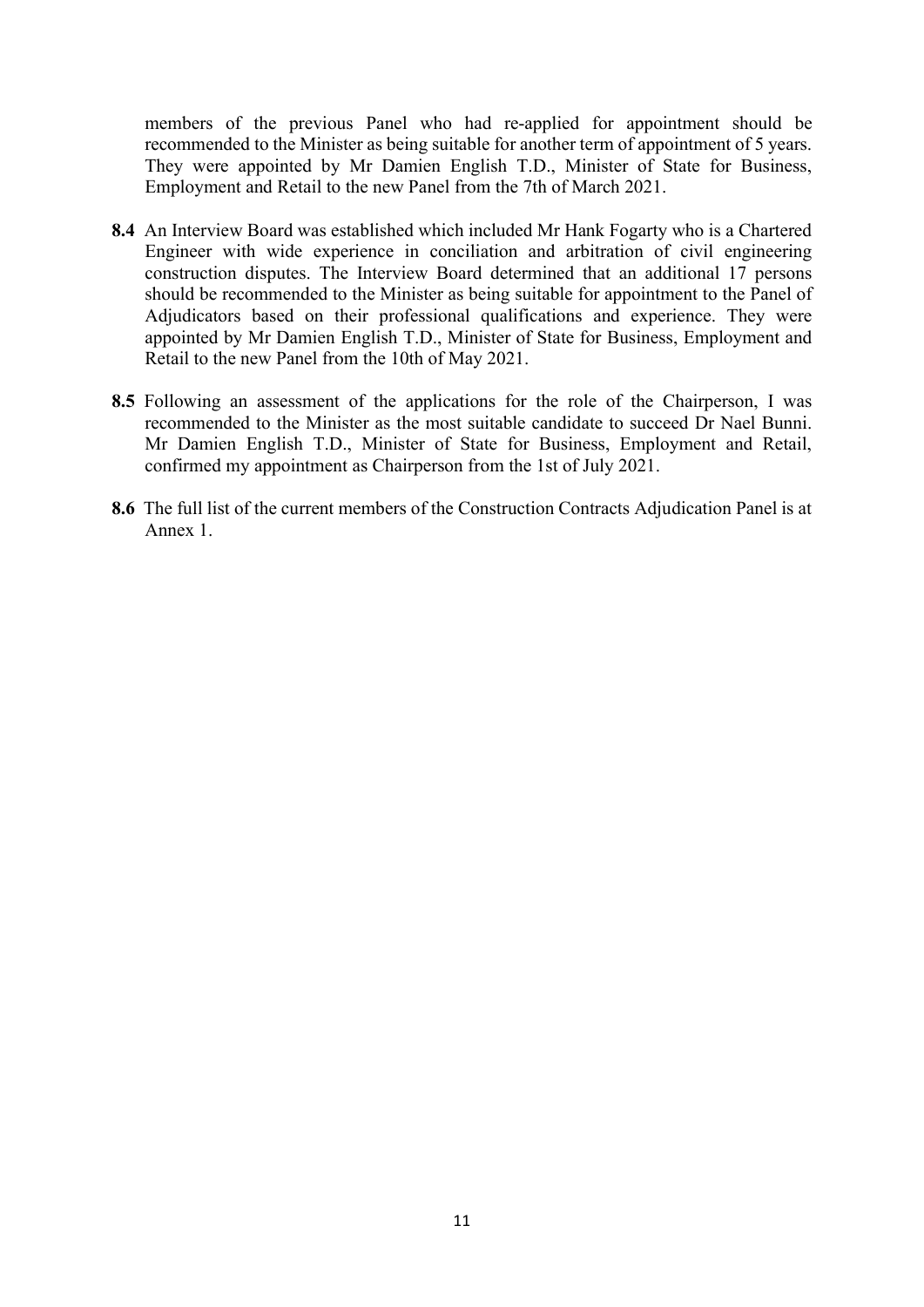## 9. Comment and Conclusions

- 9.1 I am pleased to have been appointed to the important role of the Chairperson of the Construction Contracts Adjudication Panel, succeeding Dr Nael Bunni. The past year has been a challenging one for the Construction Sector, like many sectors of the economy, due to the COVID-19 pandemic. It is indeed good to see that construction sites are open again and work has resumed.
- 9.2 This Annual Report outlines the important statutory protections provided by the Construction Contracts Act, 2013 for an Executing party under a construction contract. This is illustrated in Figure 5 above, where the Referring Party has been successful or partially successful in 34 of the 40 Adjudicator decisions reported. While most payment disputes involved a Subcontractor/Main Contractor and a Main Contractor/Employer, Figure 1 shows that other parties are also pursuing their rights under the legislation.
- 9.3 While I have reported on the data provided in circumstances where Adjudicators have chosen to provide such data, it is not possible to state definitively that this encompasses all adjudication cases concluded under the Act in the past year. Additional adjudications may also have taken place pursuant to the Act, where the parties agreed on the appointment of the Adjudicator without recourse to the Construction Contracts Adjudication Service and in respect of which the Service has not been furnished with statistics.
- 9.4 Both I and Dr Nael Bunni, the former Chairperson, have appointed 37 Adjudicators under section 6(4) of the Construction Contracts Act, 2013 to payment disputes with a combined value of just over  $\epsilon$ 55.5 million in the period covered by this Annual Report. This figure excludes the value of cases which were re-entered a second time.
- 9.5 This Annual Report and the previous Annual Reports highlight that parties to construction contracts are pursuing their rights under the Construction Contracts Act, 2013 and seeking redress for non-payment or under payment.
- 9.6 As Dr Nael Bunni stands down as the first Chairperson of the Construction Contracts Adjudication Panel, it is appropriate to set out the number of applications and appointments made under section 6(4) of the Construction Contracts Act, 2013 since the commencement of the Act in July 2016.

![](_page_11_Figure_7.jpeg)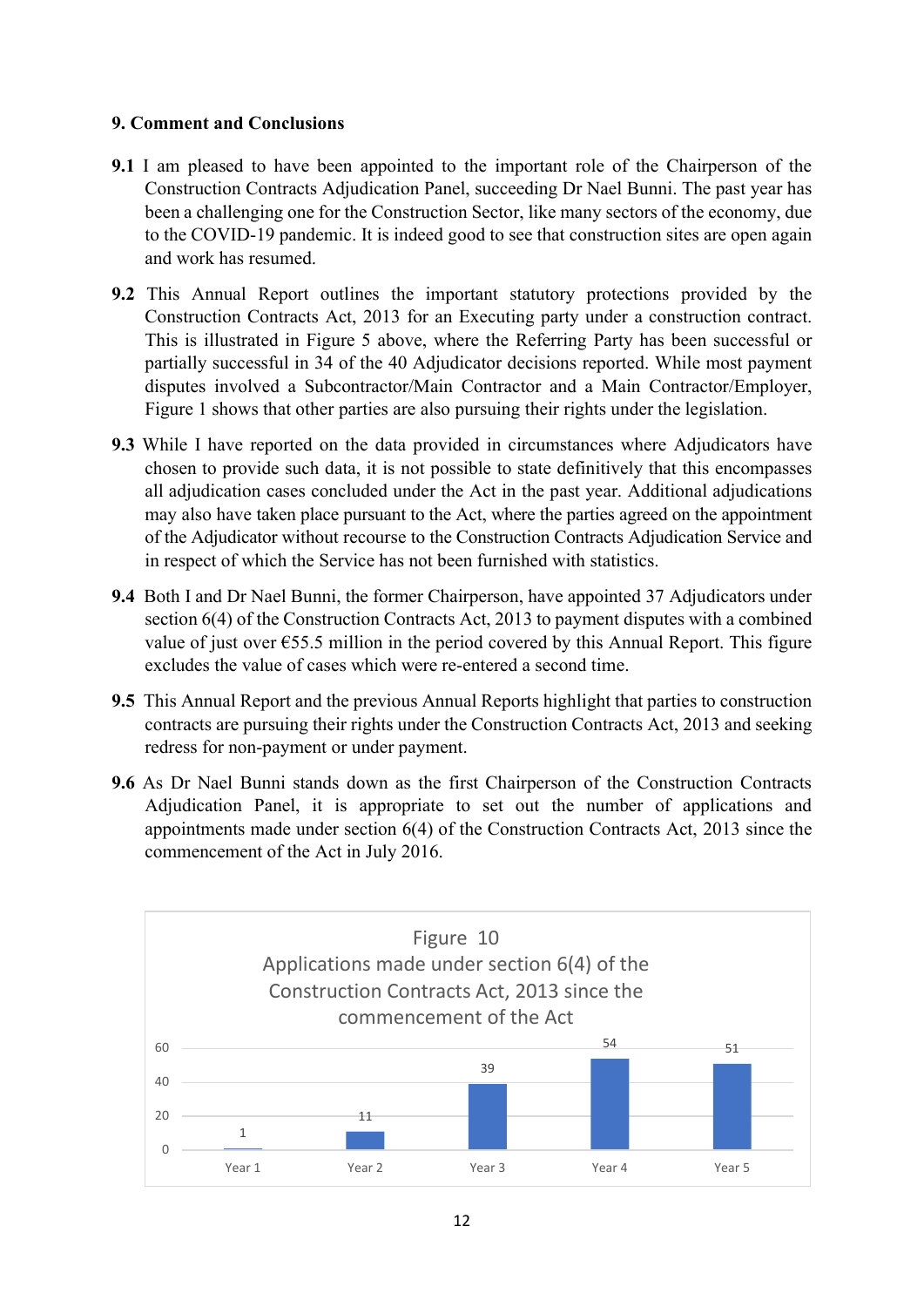- 9.7 In the past five years there have been 124 Adjudicator appointments made by the Chairperson of the Construction Contracts Adjudication Panel to payment disputes totalling almost  $£151.5$  million.
- 9.8 In order for payment disputes to be avoided in the first instance, it is important that Employers, Main Contractors and Subcontractors adhere to their obligations set out in the Construction Contracts Act, 2013. I would also point out that if a party to a construction contract, as defined under the Act, is contemplating referring a payment dispute for adjudication, all appropriate procedures required under the Act and the 'Code of Practice Governing the Conduct of Adjudications' should be followed. An information booklet on the Construction Contracts Act, 2013 is available on the Department's website at www.enterprise.gov.ie, which includes information on the various stages in the adjudication process.
- 9.9 I welcome the decision of Mr Justice Brian O'Moore in the Judicial Review proceedings taken by Kevin O'Donovan and the Cork County Committee of the Gaelic Athletic Association, as it has clarified an important aspect of the law.
- 9.10 Finally, I would like to welcome the new members of the Construction Contracts Adjudication Panel who were appointed earlier this year following a competition conducted by the Department of Enterprise, Trade and Employment. I would also like to thank those former members whose term of appointment came to an end this year.

Mr Bernard Gogarty, Chairperson. August 2021